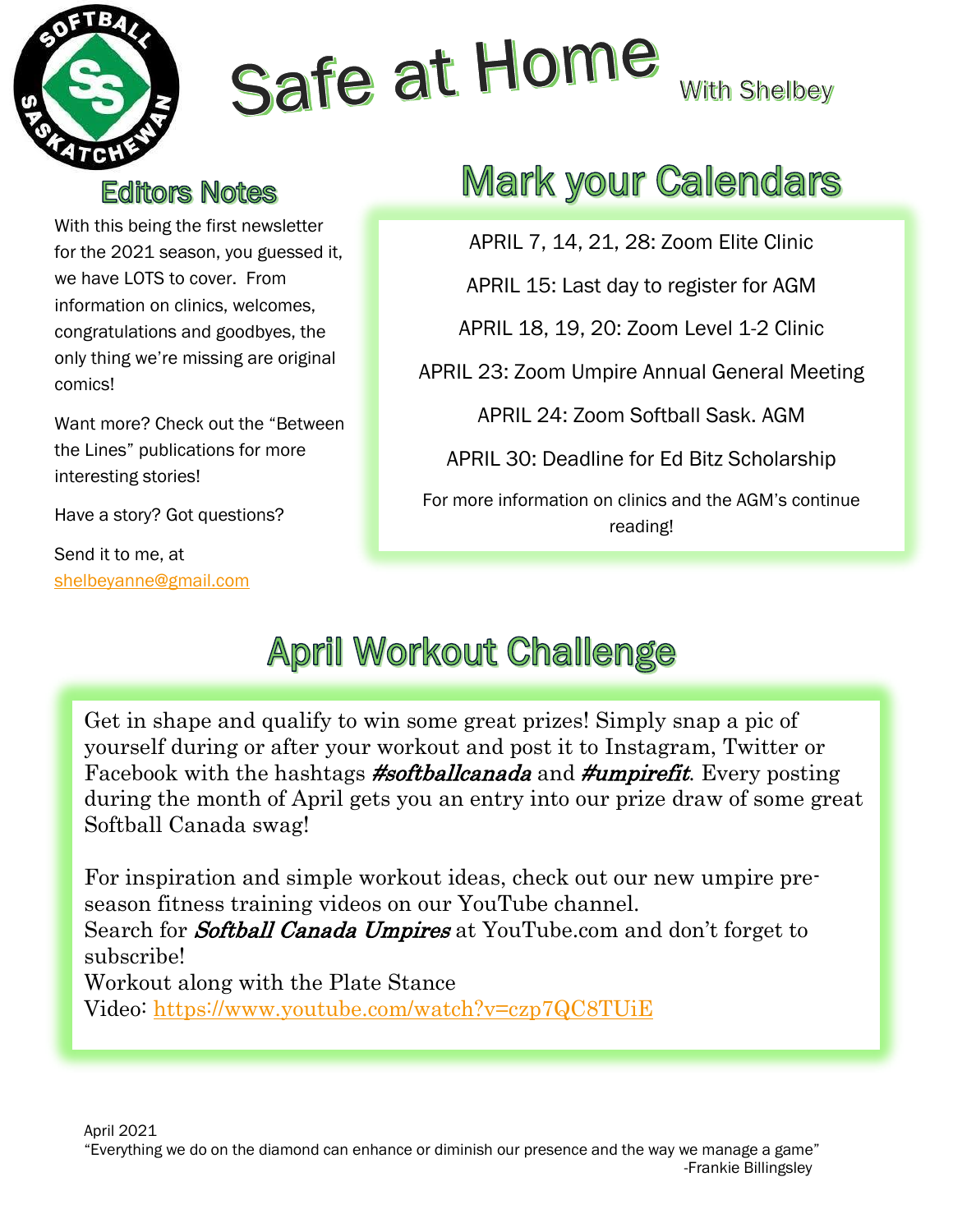

## Safe at Home **With Shelbey**

# **Farewell from Moose**

Outgoing Softball Saskatchewan Umpire in Chief Moose Gibson

As I begin my last month as UIC for the Softball Saskatchewan I would like to take this opportunity to say thank you to the umpires of the province who have supported me over the years. I have thoroughly enjoyed every moment of the ride serving as a DUIC or the UIC on the Umpire Development Committee for a total of 18 years.

It is with great pride that I am proud of what we have accomplished over the years, that is no small part due to the dedication of the District Umpire in Chiefs and my fellow members of the UDC. I thank you from the bottom of my heart.



I would like to thank our President Gary MacDonald and the Board of Directors for Softball Saskatchewan for their support of the umpire program.

A special thank-you to Melissa and Jacqueline in our office for all their assistance and patience with my requests over the year. They play an important role that maybe everyone is not aware of in support of the Saskatchewan Umpire Program.

I have so many people to thank for being a part of my development and support over the years, I do not have enough space to name them. Yet, I would be remiss if I did not acknowledge Gary Skjerven, Brent Chadwick, Brian Van Os, Doug Cundall, Leon Rice, Jeff Whipple.

Finally, I would like to thank Guy Jacobson, our Executive Director for his years of guidance, patience, undying support and most importantly his friendship.

I may have left the park, but I will always remain a member of the best team on the diamond. All the best to everyone no matter where your umpiring career takes you.

Moose

We've updated our selection policy for Western and Canadian Championships. Find it at softball.sk.ca; Under "Umpire Policies"!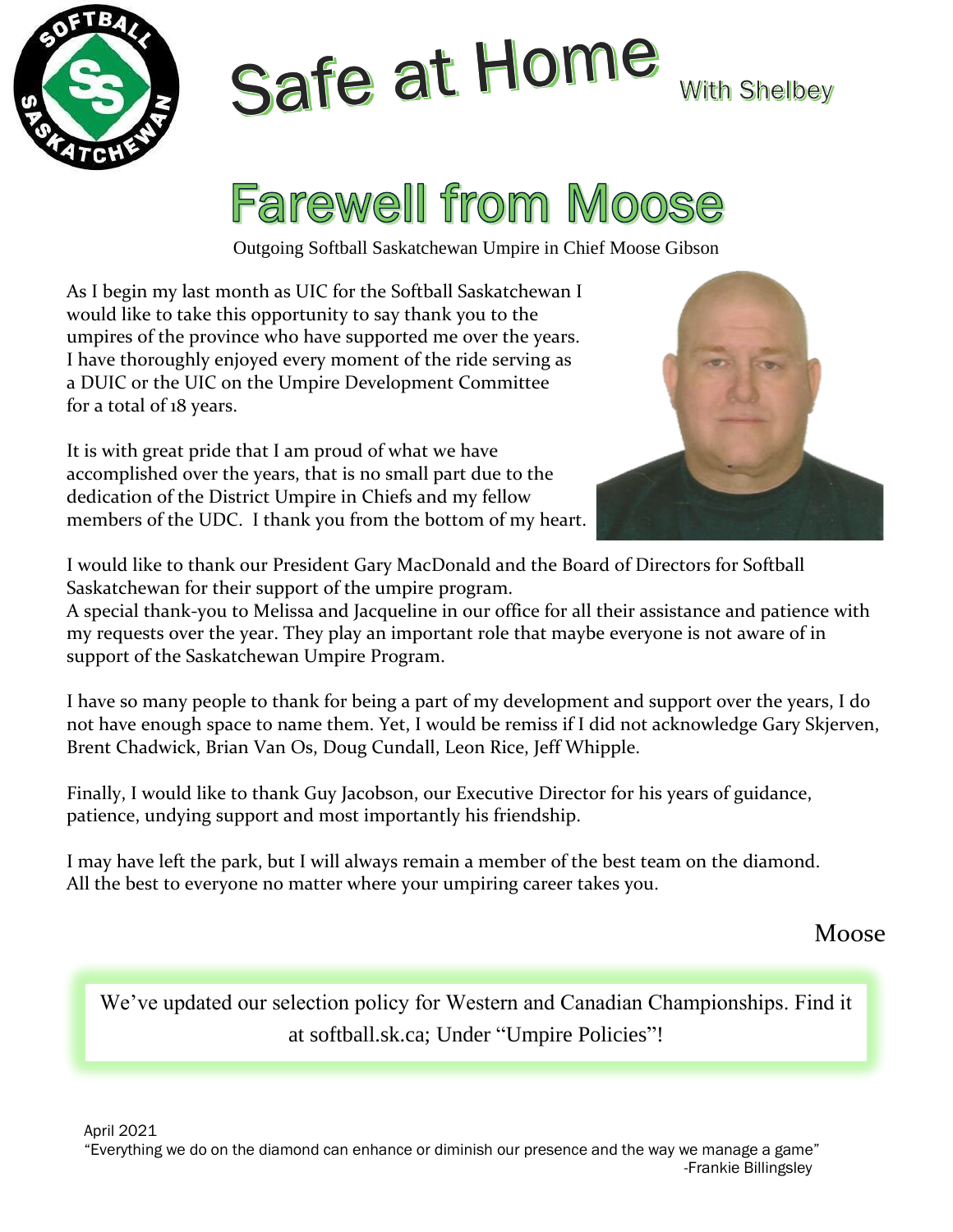

# Safe at Home

**With Shelbey** 

### **Registration**

Online Registration is Open!

#### Notice the exam must be completed BEFORE registering. SAVE YOUR TEST SCORE.

To Register: Log in to your Softball Sask. Account. Complete the online exam. Under: Programs Click "Umpires" Click "Registration" Click on appropriate level to add to cart

PLEASE READ AND FOLLOW THE STEPS CAREFULLY. Note: Waivers must be signed and sent into the office to complete registration

#### Level 1 and 2 Clinic

#### Running on the  $18<sup>th</sup>$ ,  $19<sup>th</sup>$ , and  $20<sup>th</sup>$  of April is the Level 1-2 clinic. We ask that anyone registering for their first or second year of umpiring to attend this online clinic. With a strong lineup of local instructors, as well as the setup of sessions you're sure to stay engaged.

These sessions include:

Role of the Umpire/Dress Code by: JR Simpson, Moose Gibson

Basic Rules by: Dave Moore, Duane Bakken

Inference/Obstruction/Pitching by: Steve Hartmann, Brent Chadwick

Lineups, Qualities of a Good Umpire and Fundamental Plate set up by: Lorry Wilson, Gary Skjerven

WBSC 1&2 Umpire Systems by: Brendan Moat, Bob Clothier

#### **Elite Clinic**

| Running on Wednesday evenings throughout the<br>month of April is the Elite Clinic. Mandatory for all<br>officials planning on attending a Western or Canadian<br>Championship in 2021, the UDC was able to put<br>together a powerhouse of instructors with an array of<br>topics fitted to many areas of Championship<br>tournaments. This clinic is only available to |
|--------------------------------------------------------------------------------------------------------------------------------------------------------------------------------------------------------------------------------------------------------------------------------------------------------------------------------------------------------------------------|
| selected officials.                                                                                                                                                                                                                                                                                                                                                      |
| These sessions include:                                                                                                                                                                                                                                                                                                                                                  |
| WBSC 3&4 umpire Systems/Rotations                                                                                                                                                                                                                                                                                                                                        |
| Presented by: Susan Stratford                                                                                                                                                                                                                                                                                                                                            |

Goal Setting by: Frankie Billingsley Preparing for a Western/Canadian by: Terry Klein Supervisor Thoughts by: Gary Skjerven

Plate and Base Mechanics by: Scott McLaren

Game Control and Handling Protests by: Brent Chadwick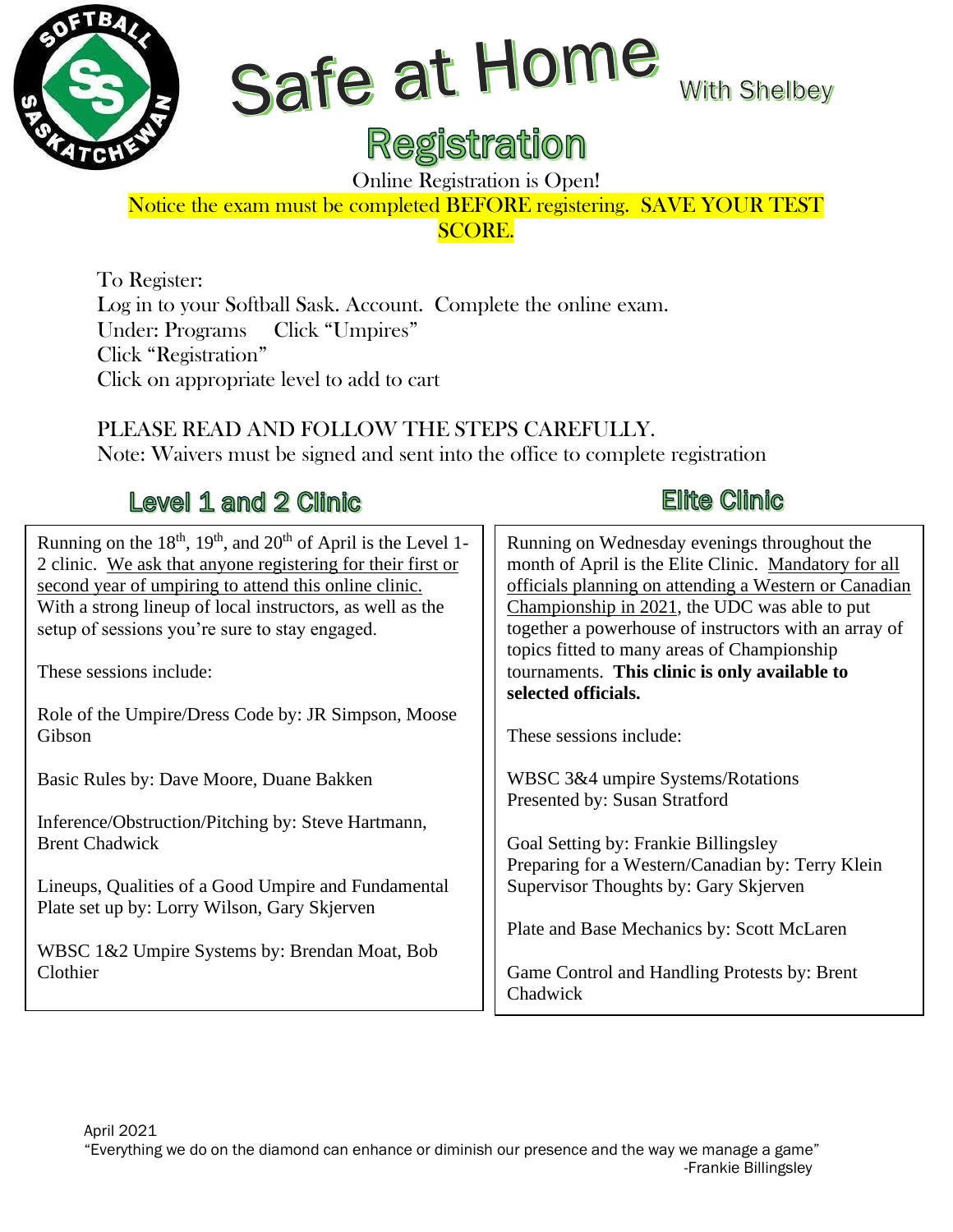

# Safe at Home **Who's on First?**

#### **With Shelbey**

As the winter dragged past, we said farewell to Terry Schneider as District 4's UIC, and welcomed Darren Rokochy as the newest member of our DUIC.

Spending many years as a catcher, Darren is used to being behind the plate and with several major tournaments played in, you could say that Darren already has some experience when it comes to Western and Canadian Championships.

"I played Senior A in Saskatoon in the prime of my career attending Nationals and a few westerns, [we won] a Western Canadian Championship with Prince Albert Aalcann where I had the chance to play in the Territories; I also played for Regina Wheat Country Motors at the ISC tournament in Appleton Wisconsin."



Currently registered as a Level 2, Darren has plans to continue working forward and moving through the levels. Previously, Darren had worked the U16 provincials in preparation for the U16 Westerns in Alberta, unfortunately, COVID had other plans and no Westerns or Canadians took place. With 2021 looking promising, Darren is planning on attending the U19 Men's Westerns in Richmond, "[It's] very cool as it was the last place my team was able to attend before my daughter graduated out of minor softball as a player."

Yet, Darren does not only have a reputation as a player but also as a coach. "I had the opportunity to coach my daughter in Melfort and it's there that I founded and began the SPIRIT Softball Program, which is still going strong."

Through out it all, Darren said his favourite memory would have to be his first time playing in Gordie Howe Park. "My dad played for the Saskatoon Playboys back in the day and I always dreamed of playing in the shrine I call Gordie Howe. Well, when I started in 1st division men's in Saskatoon my 1st opportunity to play at Howe park my parents were there. I hit a 2-0 home run off a left-handed pitcher with the last name of Gallager. My teammates knew the passion I had for this day so when I rounded 3rd coming to home plate, they were all there to meet me including my Dad, he hopped the fence to meet me at home plate; it was a truly emotional moment. I still have the ball today so it was truly a moment to remember."

From all of us, Welcome!

Thank you! To all our members and a HUGE thank you to everyone who worked so hard to get the clinics in order!